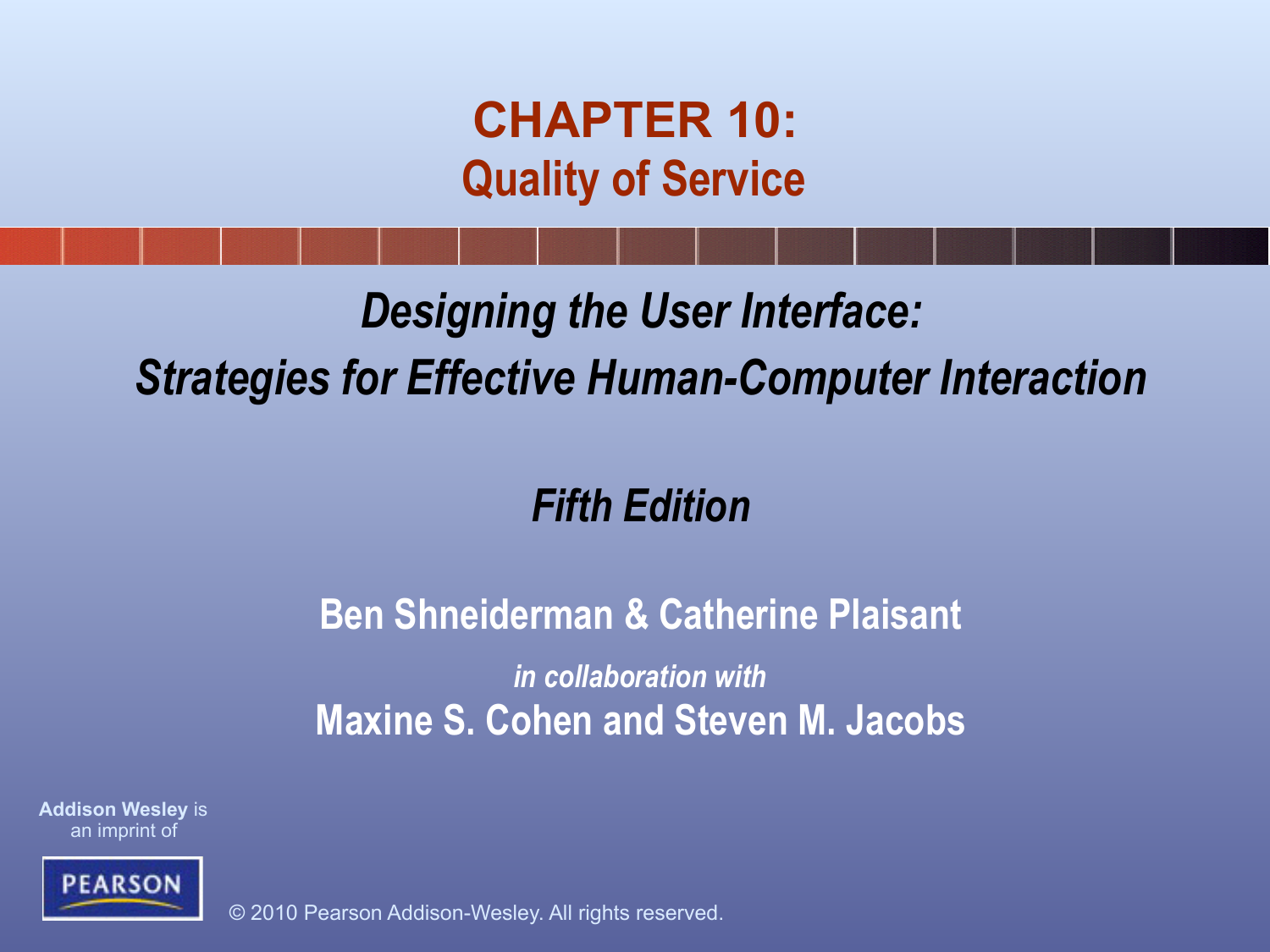# **Quality of Service**

- **Introduction**
	- **– 1960s: mathematical computation association with computation time**
	- **– World wide web: means graphics, & network congestion effect response time**
	- **– Time is precious** 
		- **• Lengthy or unexpected system response time can produce: – Frustration** 
			-
			- **– Annoyance**
			- **– Eventual anger**
		- **• Speedy and quickly done work can result in users: – learning less** 
			-
			- **– reading with lower comprehension – making more ill-considered decisions**
			-
			- **– committing more data-entry errors**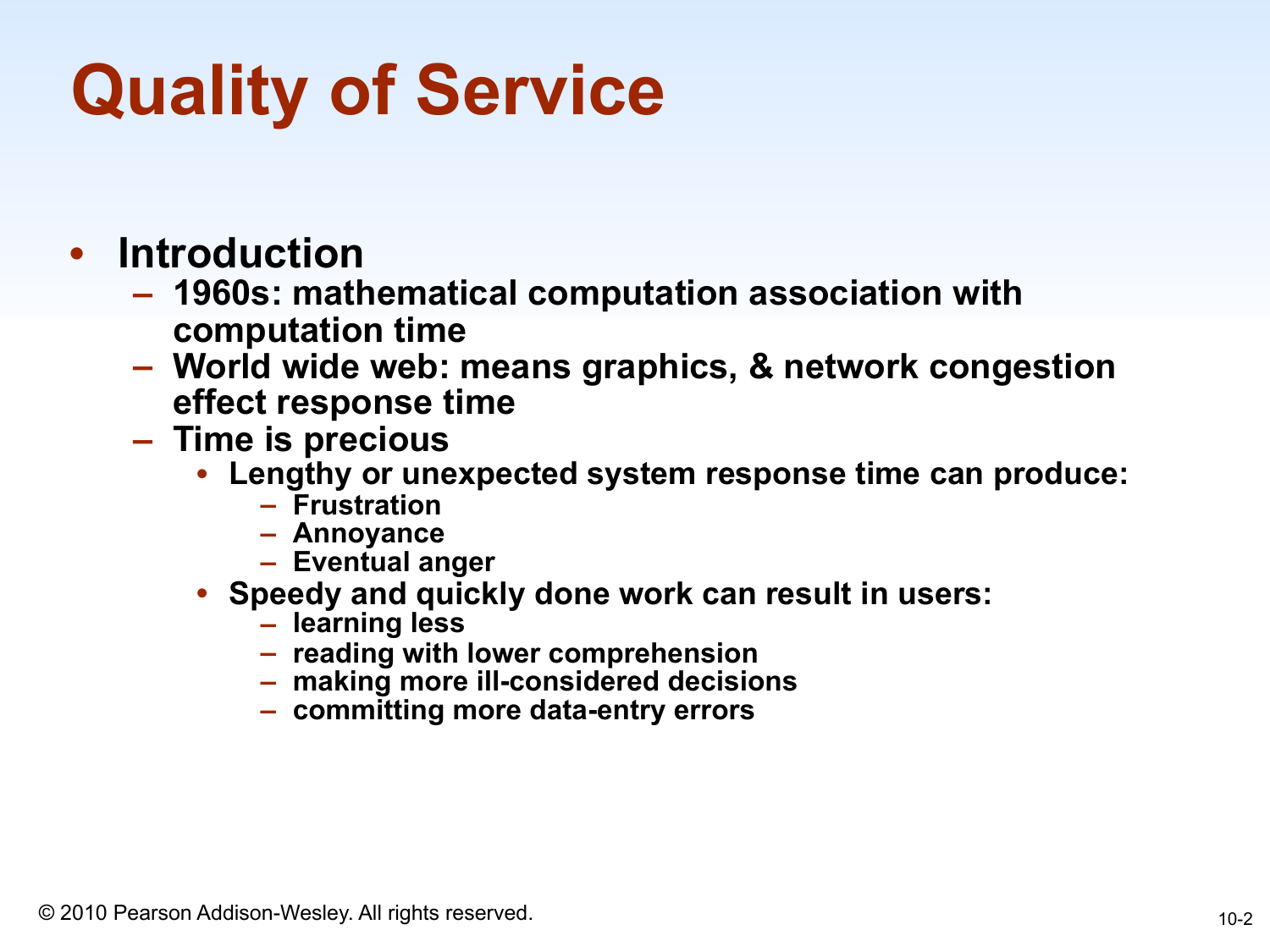#### • **Response time**

**– The number of seconds it takes from the moment users initiate an activity until the computer presents results on the display** 

#### • **User think time**

**– The number of seconds the user thinks before entering the next action** 

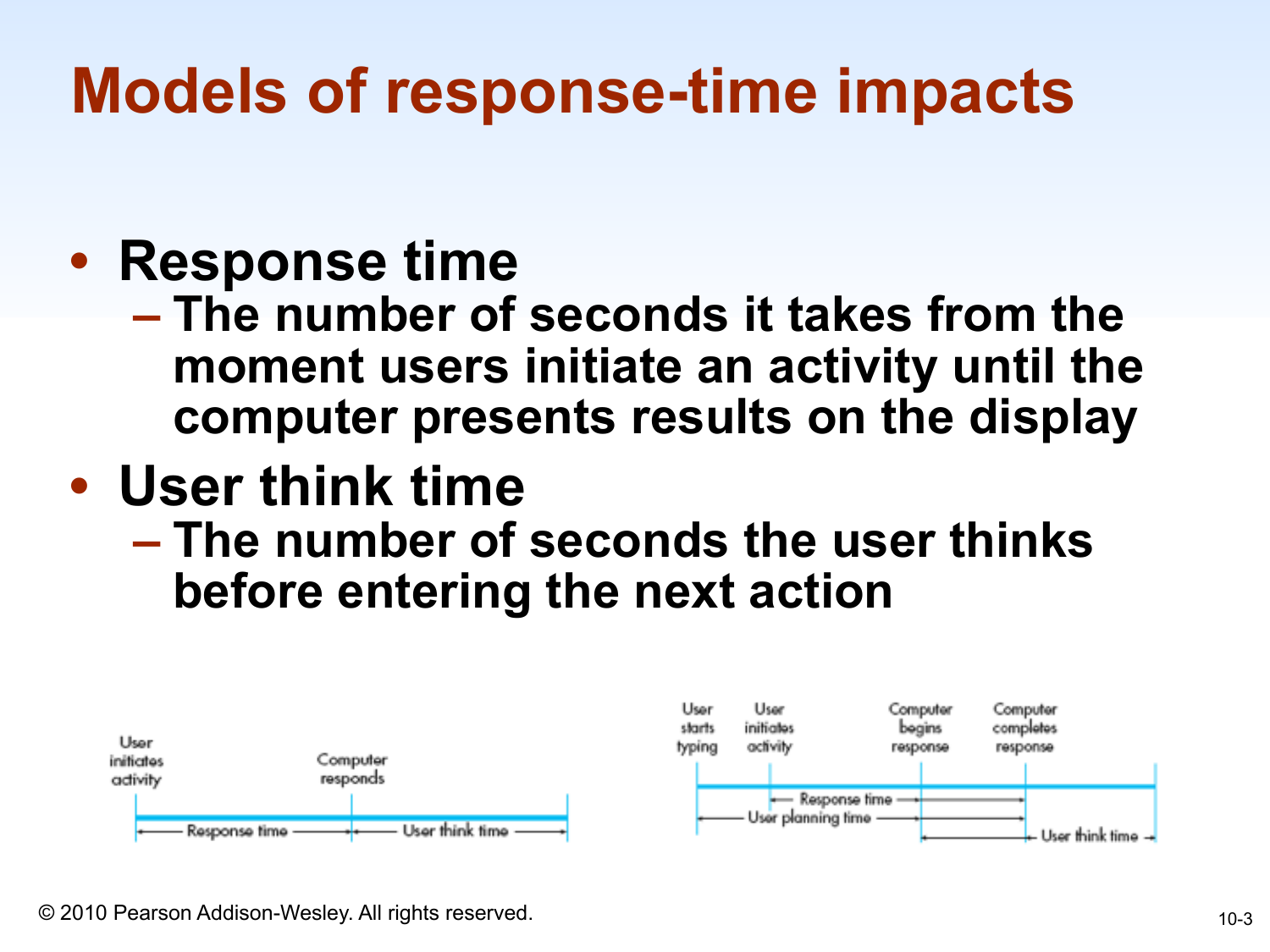- **Designers of response times and display rates in HCI must consider:** 
	- **– complex interaction of technical feasibility – cost – task complexity – user expectations – speed of task performance – error rates – error handling procedures**
	-
	-
	-
	-
	-
	-
- **Overall majority of users prefer rapid interactions** 
	- **– Lengthy response times (15 seconds) are detrimental to**
	- **productivity – Rapid response times (1 second or less) are preferable, but can increase errors for complex tasks**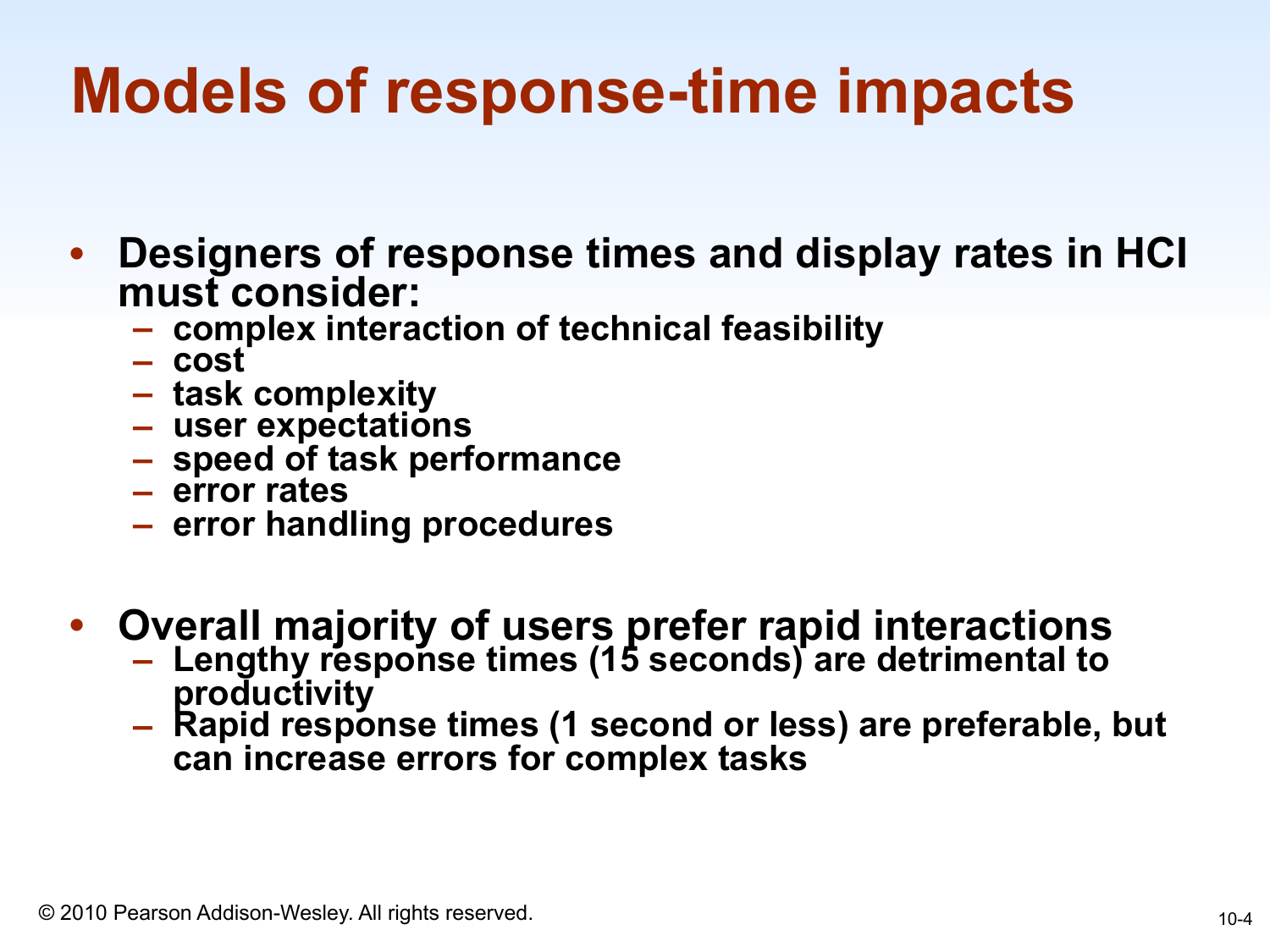- **Display Rate** 
	- **– Alphanumeric displays: The speed in characters per second**
	- **at which characters appear for the user to read – World Wide Web Applications: Display rate may be limited by network transmission speed or server performance**
- **Reading textual information from a screen is a challenging cognitive and perceptual task** 
	- **– Users relax when the screen fills instantly- beyond a speed**  where someone may feel compelled to keep up
- **Cognitive human performance would be useful for:** 
	- **– making predictions – designing systems**
	-
	- **– formulating management policies**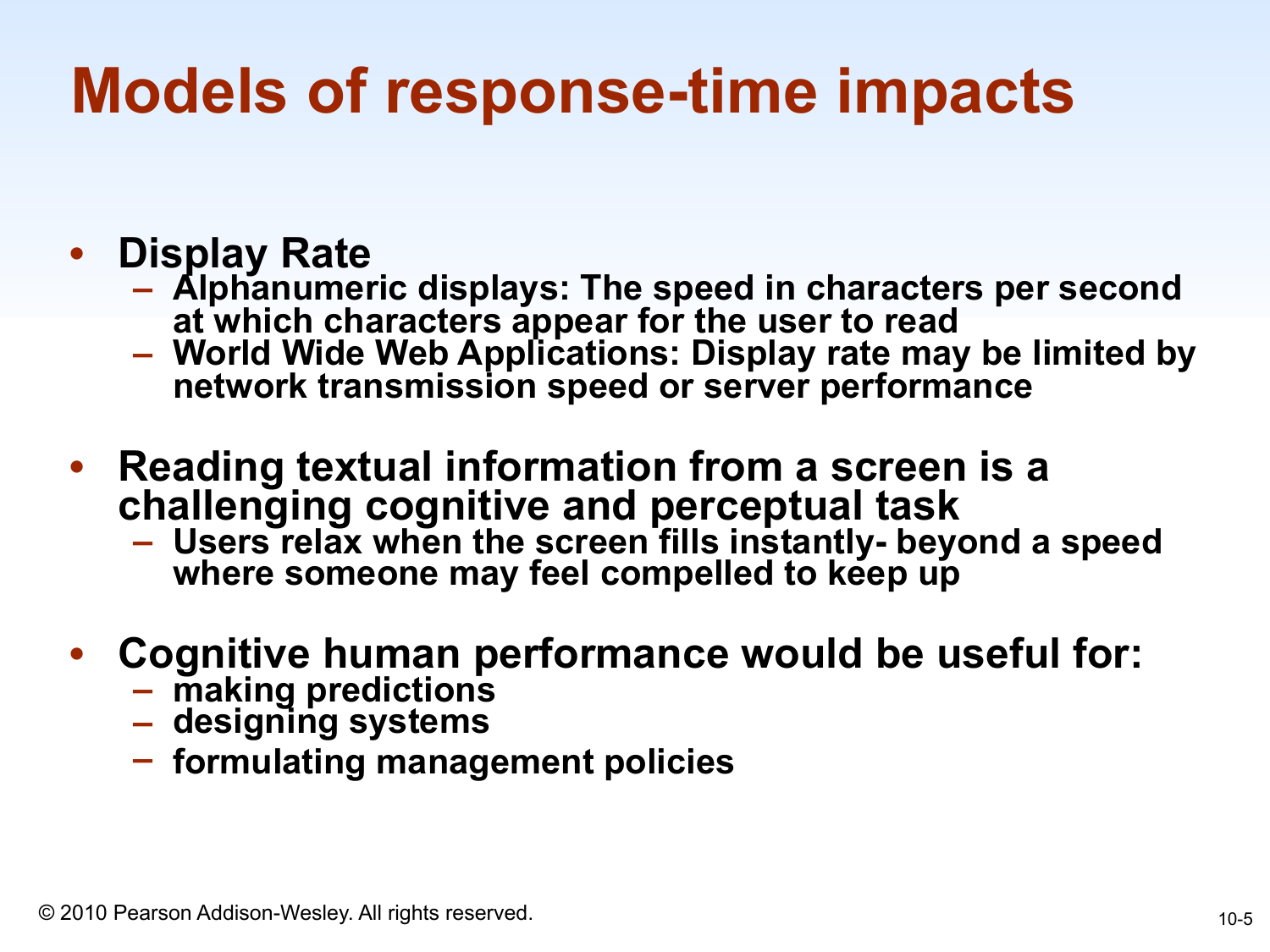#### **Tune World Wide Web applications to improve performance**



Designers can optimize web pages to reduce byte counts and numbers of files or provide previews of materials available in digital libraries or archives to help reduce the number of queries and accesses to the network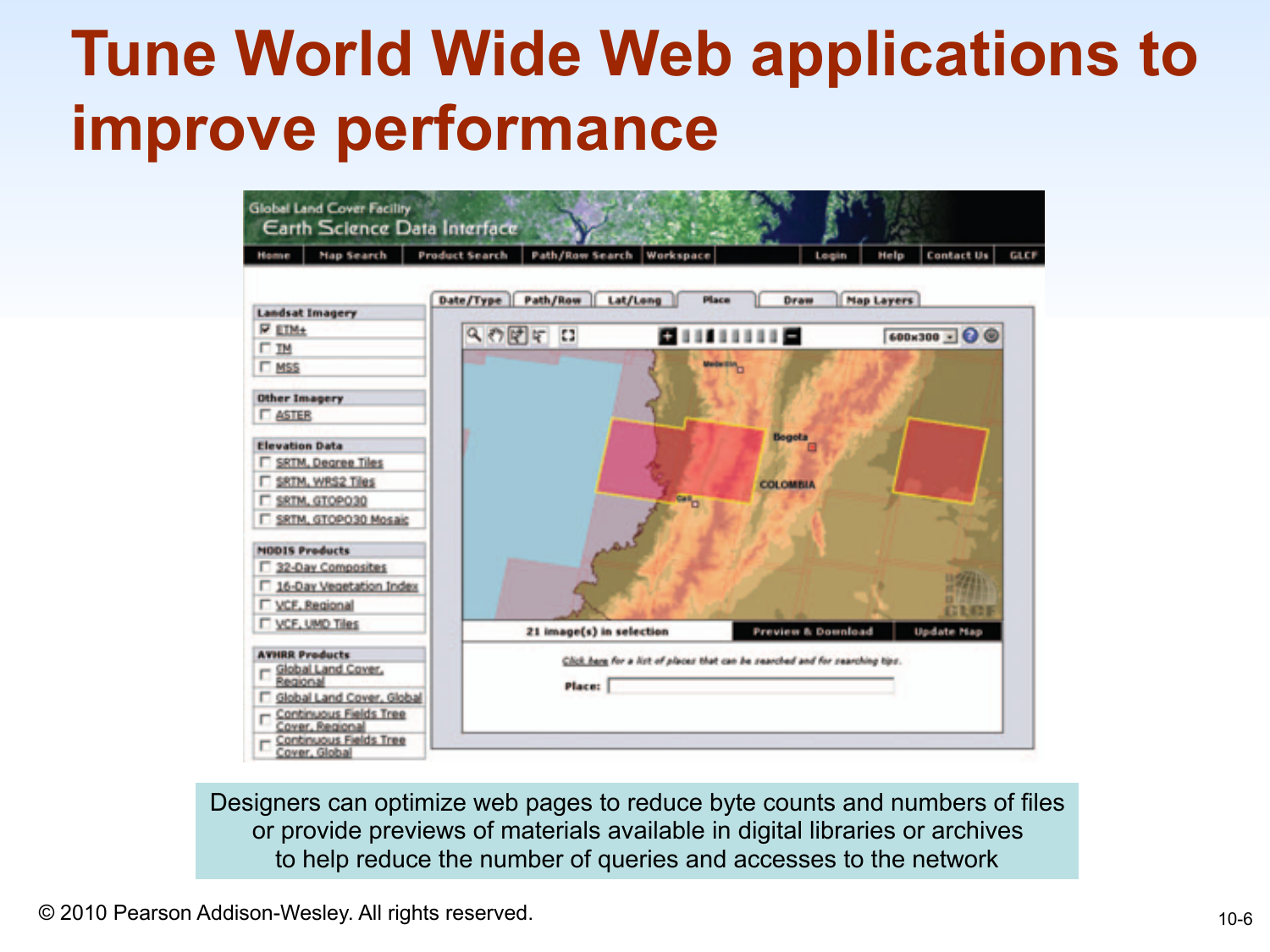**Limitations of short-term and working memory**

- **Any cognitive model must emerge from an understanding of human problem-solving abilities**
- **Magic number seven plus or minus two** 
	- **– The average person can rapidly recognize seven chunks of information at a**
	- **time – This information can be held for 15 to 30 seconds in short-term memory – Size of the chunks depends on the person' s familiarity with the material**
	-
- **Short-term memory and working memory are used in conjunction for processing information and problem solving** 
	- **– Short-term memory processes perceptual input – Working memory generates and implements solutions**
	-
- **People learn to cope with complex problems by developing higher-level concepts using several lower-level concepts brought together into a single chunk**
- **Short term and working memory are highly volatile** 
	-
	- **– Disruptions cause loss of memory – Delays require that memory be refreshed**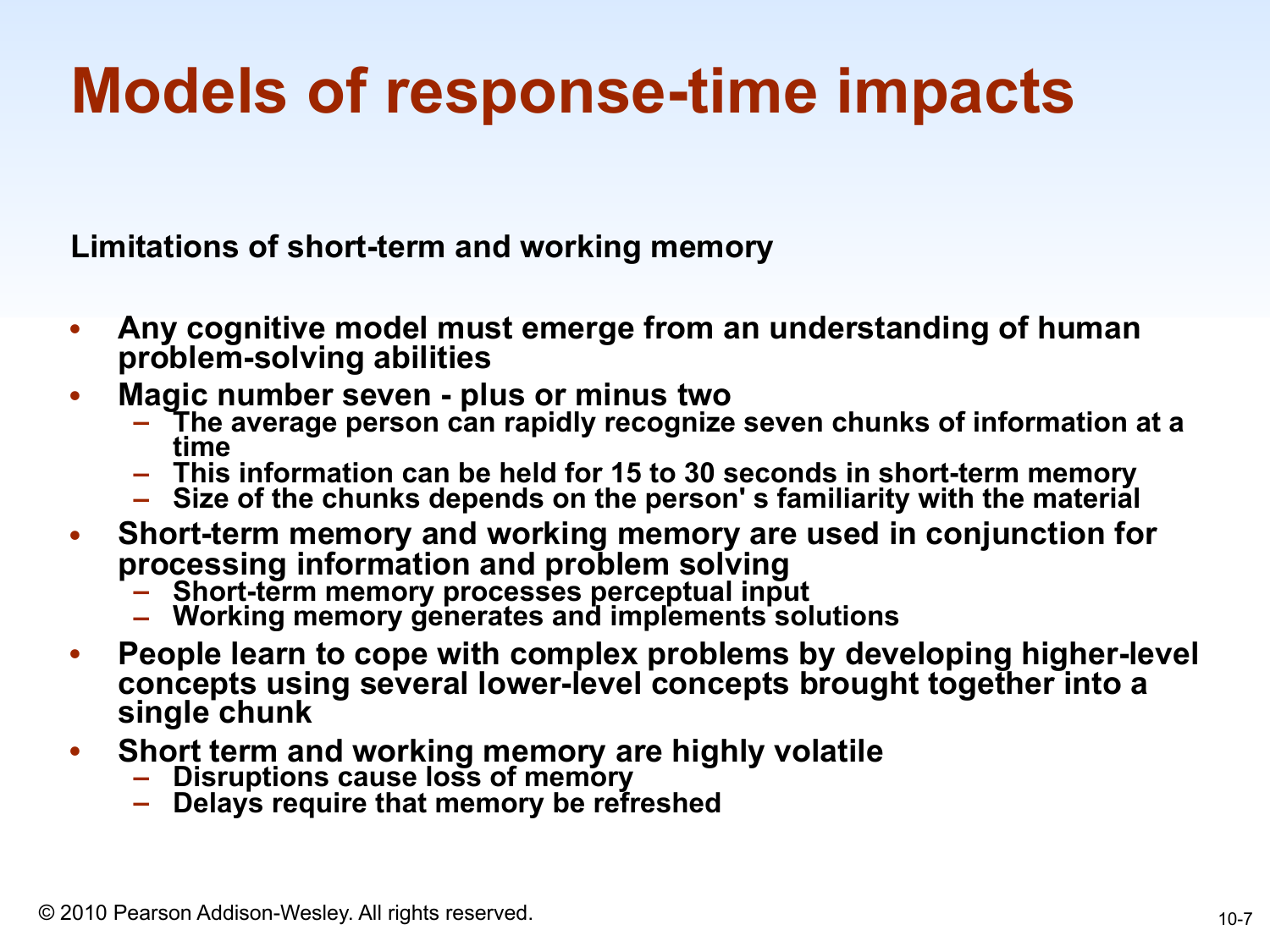**Source of errors**

- **Solutions to problems must be recorded to memory or implemented** 
	- **– Chance of error increases when solutions are recorded**
- **When using an interactive computer system users may formulate plans and have to wait for execution time of each step**
- **Long (1976) found unskilled and skilled typists worked more slowly and made more errors with longer response times** 
	- **– For a given user and task, there is a preferred response time**

#### **Conditions for optimum problem solving**

- **Longer response time causes uneasiness in the user because the penalty for error increases**
- **Shorter response time may cause the user to fail to comprehend the presented materials**
- **Progress indicators shorten perceived elapsed time and heighten satisfaction:** 
	-
	-
	- **– graphical indicators – blinking messages – numeric seconds left for completion**

| <b>El Progress</b>                                                                                         |        |  |
|------------------------------------------------------------------------------------------------------------|--------|--|
| Step 2 of 3: Reading files<br>Reading file 1000 of 25501 C:\Demos\Treemap.jar<br>Time remaining: 2 minutes |        |  |
|                                                                                                            | Cancel |  |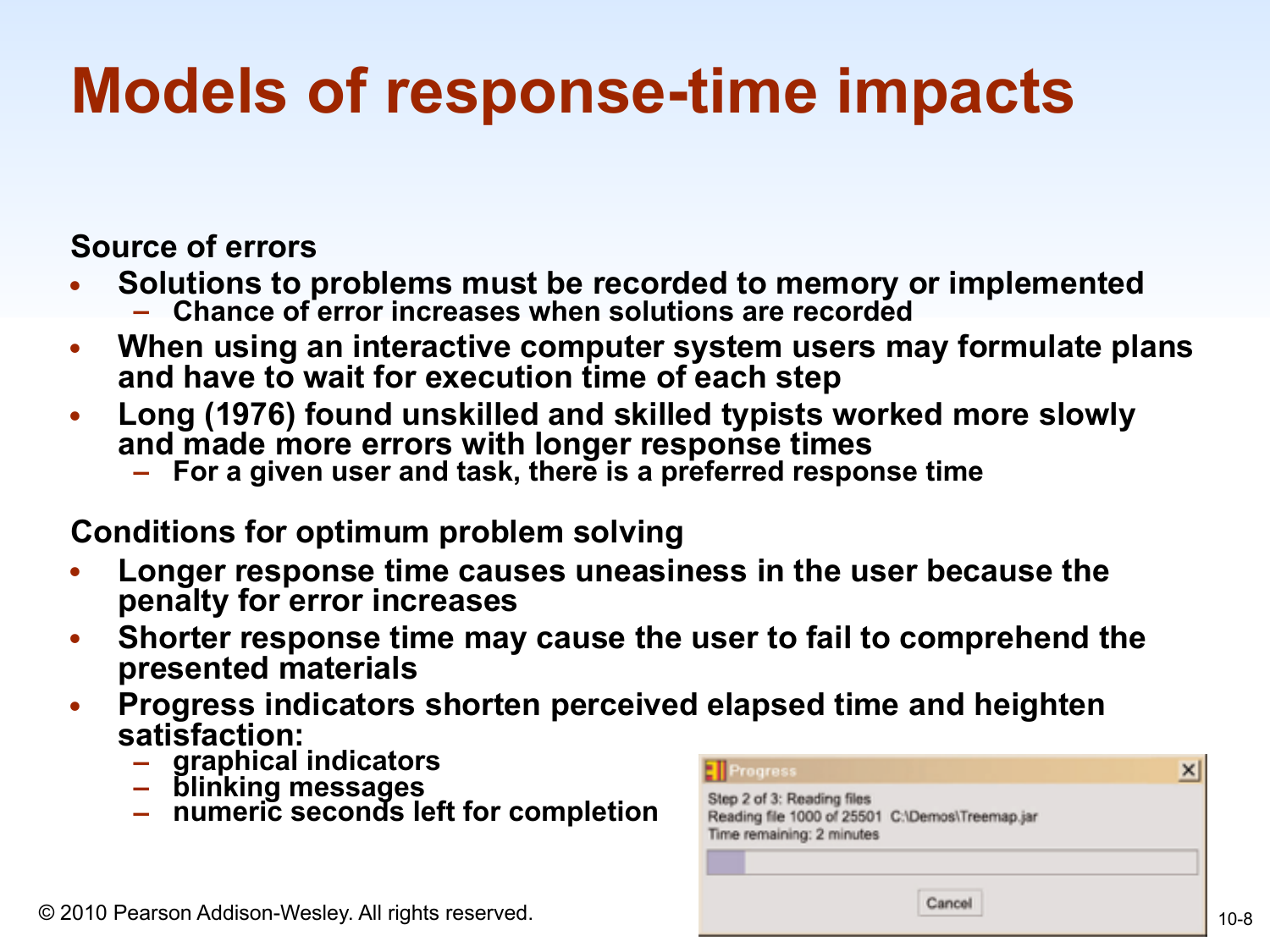**Conditions for optimum problem solving (cont.)**

- **Rapid task performance, low error rates, and high satisfaction can come from:** 
	- **– Users have adequate knowledge of the objects and actions**  necessary for the problem-solving task<br>
	- The solution plan can be carries out without delays<br>
	- Distractions are eliminated<br>
	- User anxiety is low<br>
	- There is feedback about progress toward solution<br>
	- Errors can be avoid
	-
	-
	-
	-
	-
- **Other conjectures in choosing the optimum interaction speed** 
	-
	-
	-
	- Novices prefer to work at slower speeds<br>- With little penalty for an error, users prefer to work more quickly<br>- When the task is familiar and easily comprehended, users prefer<br>more rapid action
	- **more rapid action – If users have experienced rapid performance previously, they will expect in future situations**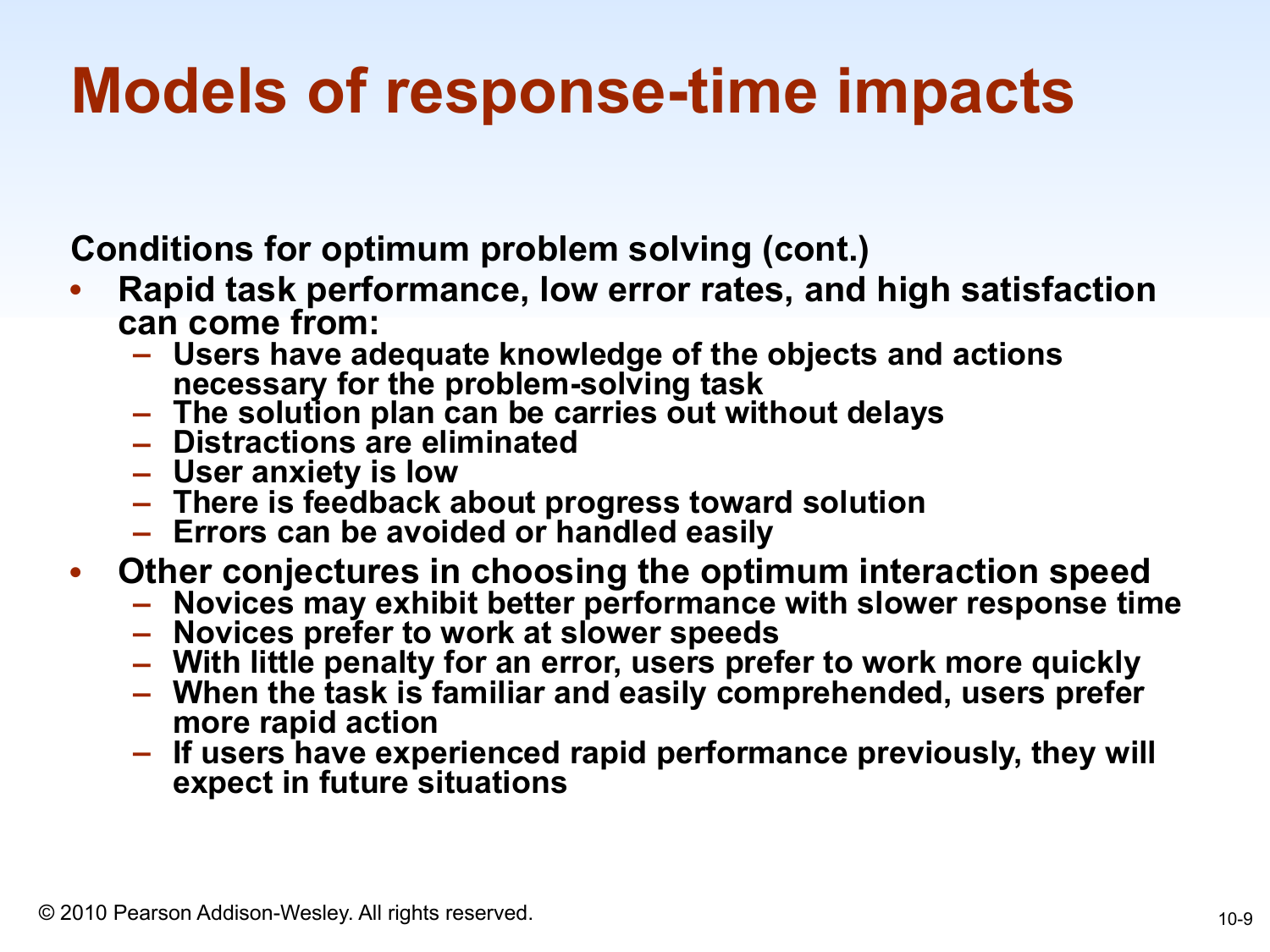#### **Expectations and attitudes**

- **Related design issues may clarify the question of acceptable response time** 
	- **– E.g. how long before hearing a dial-tone**
- **Two-second limit (Miller, 1968) appropriate for many tasks**
- **But users have adapted a working style and expectation based on responses within a fraction of a second**
- **People can detect 8% changes in a 2-4 second response time**

**Response-time choke** 

- **A system is slowed down when the load is light and potential performance high**
- **Makes the response time more uniform over time and across users, avoiding expectations that can't always be met**

**Response time across web sites varies It effects user interest and quality assessment**

**Three things influence response-time:** 

- **Previous experiences**
- **The individual's tolerance for delays**
- **Task complexity**

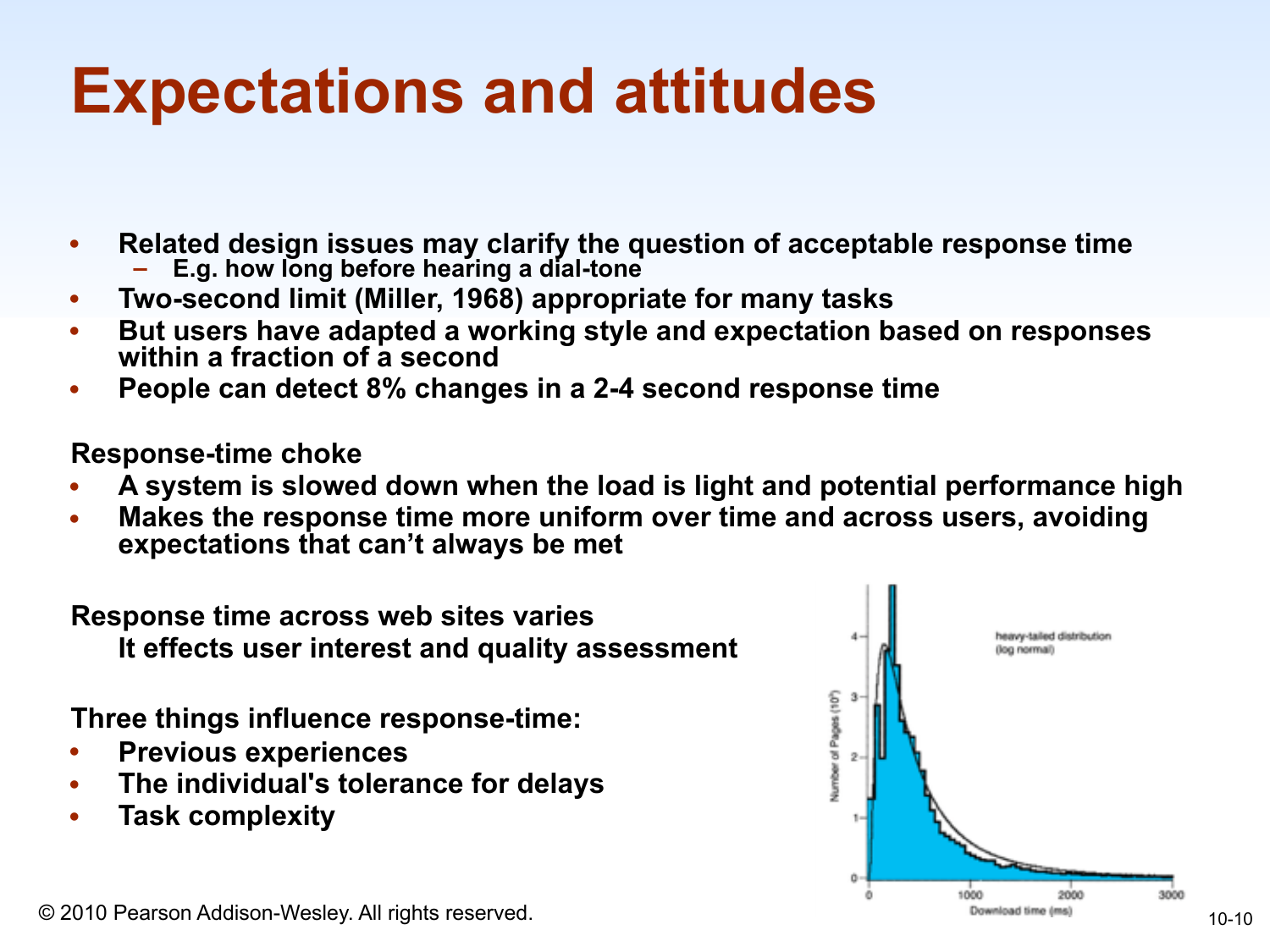### **User productivity**

- **Repetitive tasks**
	- **– Nature of the task has a strong influence on whether changes in response**
	- **the alter user alter user invertions is extended with the Shorter responds more quickly, but decisions may not be optimal**
	- **may not be optimal – Goodman and Spence (1981) reduced response time lead to more**
	- **productivity – Teal and Rudnecky (1992) slower response time lead to more accuracy**
- **Problem solving tasks**
	-
	-
	- Users will adapt their work style to the response time<br>- Users will change their work habits as the response time changes<br>- Grossberg, Wiesen, and Yntema (1976) the time to solution was invariant **with respect to response time**
- **Summary**
	- **– Users pick up the pace of the system to work more quickly with shorter**
	- **response time – Higher throughput of work demands more attention must be paid to minimizing the cost of delay of error recovery**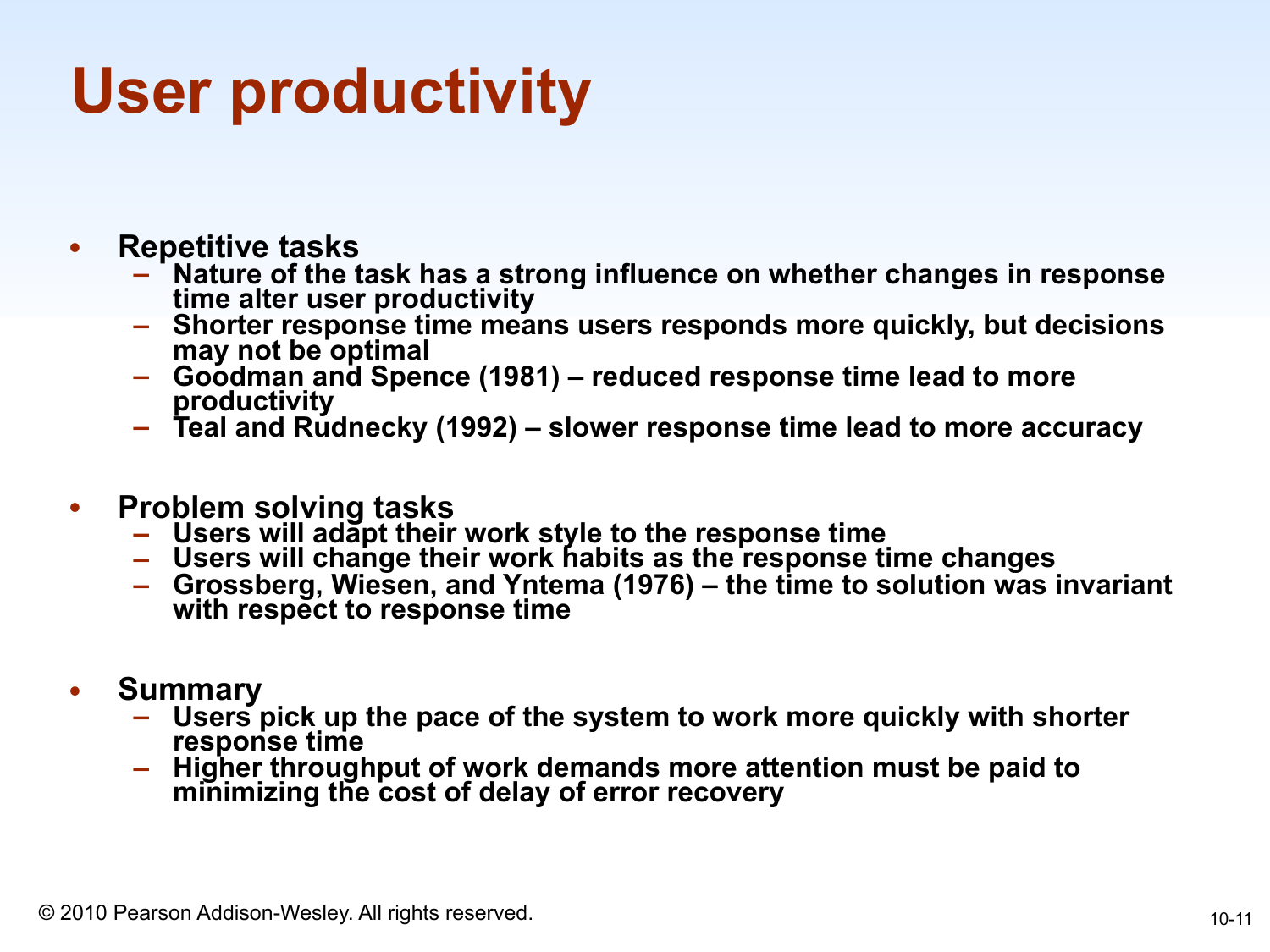### **Variability**

- **People are willing to pay substantial amounts of money to reduce the variability in their life, e.g. insurance**
- **Goodman and Spence (1981)** 
	- **– Subjects took more advantage of fast response time by making their subsequent commands immediately and balancing the time lost in waiting for slower responses**
- **• Modest variations in response time (plus or minus 50% of the mean) appear to**  Percent **be tolerable**  with errors
- **• It may be useful to slow down unexpected fast responses**

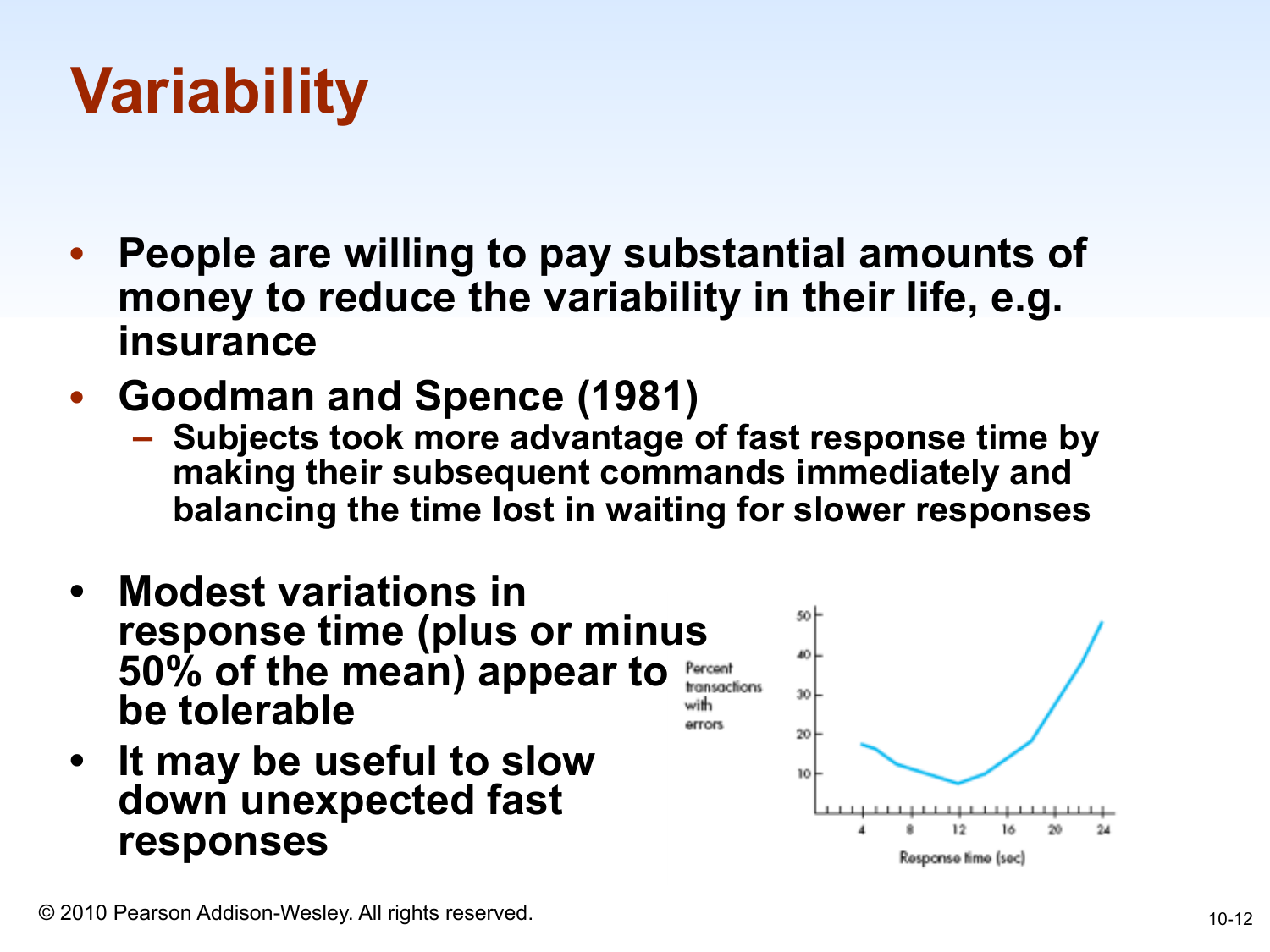#### **Frustrating experiences**

- (Ceaparu et al., 2004) 46% to 53% of users' time was seen as being wasted
- Recommendations include improving the quality of service and changes by the user
- Poor quality of service is more difficult in emerging markets and developing nations
- User training can help
- Email a common application, but also a common source of frustration
- Viruses also a problem